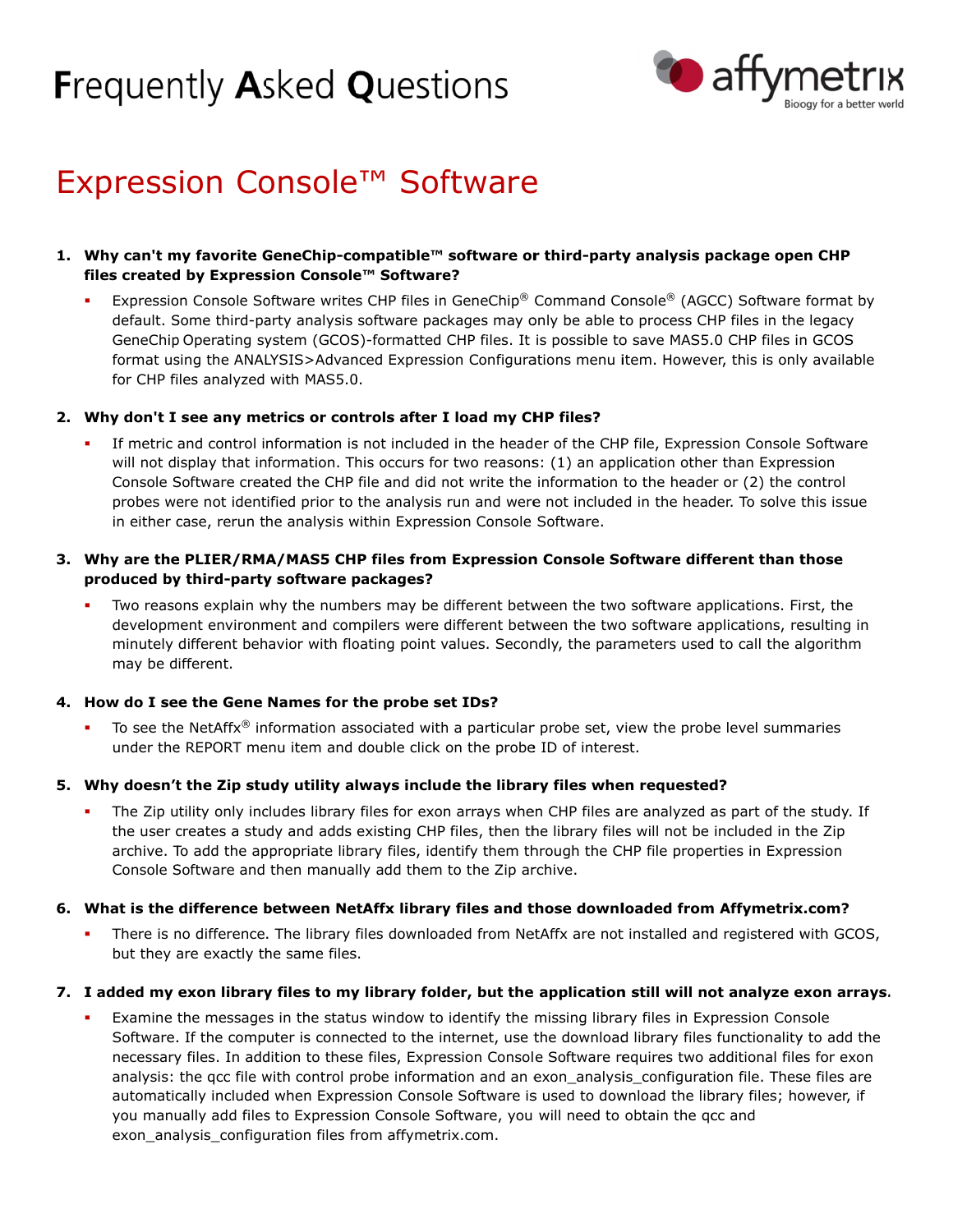#### **8. What is the Signal Space Transformation-Robust Multi-Chip Analysis (SST-RMA) analysis algorithm?**

 The SST-RMA analysis algorithm incorporates pre-processing steps to the CEL files before normalization and summarization with RMA. No changes have been made to RMA. RMA was the default analysis flow through Expression Console Software, version 1.3 for human and mouse transcriptome arrays. Beginning with Expression Console, version 1.4, the SST-RMA algorithm is the default algorithm for human and mouse transcriptome arrays.

#### **9. Why are we now using SST-RMA as the default algorithm?**

 Historically, microarrays were perceived to underestimate fold change values when compared to other methods such as RT-PCR. For customers who are filtering using fold change cutoff, the new algorithm addresses this "fold change compression" by applying a GC correction and also by transforming the microarray data signal to a similar signal space of other methods.

#### **10. Are there any circumstances in which I would benefit from using RMA over SST-RMA with human and mouse transcriptome arrays?**

 Users will benefit from using the SST-RMA when comparing data (significantly changed gene lists) with those processed using the RMA summarization only.

#### **11. What can I expect to see with SST-RMA compared to RMA?**

 When filtering by fold change cutoffs, expect a larger number of differentially expressed genes compared to the standalone RMA. When comparing the number of differentially expressed genes (defined by fold change filters) to other methods, such as RT-PCR and RNA-Seq, expect this number to align more with these methods when using GCCN-SST. There is no impact on sensitivity or specificity of data. SST-RMA was designed to address comparability to other technologies. The same experimental design recommendations still apply when designing an expression study with microarrays.

#### **12. What effect does SST-RMA have on alternative splicing events as defined in Transcriptome Analysis Console (TAC) Software?**

 With SST-RMA, more significant changes are observed in the number of expressed genes with alternatively spliced events compared to RMA.

#### **13. Will the QC controls look different in Expression Console Software with GCCN-SST RMA?**

 The Relative Log Expression (RLE) boxplots are the only controls that might look different in Expression Console Software.

### **14. Will the SST-RMA algorithm be available for other array types, such as GeneChip® Human Genome U133 Plus 2.0 Array?**

 No, the SST-RMA analysis algorithm will not be available in Expression Console Software for legacy array designs, due to vast amounts of publically available data. Customers who wish to take advantage of this analysis method for other array types should use SST-RMA with Affymetrix<sup>®</sup> Power Tools (APT) software package.

#### **15. Will SST-RMA be available in APT?**

Yes, the SST-RMA analysis algorithm will be available in APT.

#### **16. When should data analyzed with RMA be re-analyzed using SST-RMA?**

 You should re-analyze your data if comparing with RT-PCR or RNA-Seq data using fold change values for filtering.

#### **17. What are the positive and negative controls?**

 Positive controls are probe sets designed against putative exons of about 100 housekeeping genes shown to be expressed at detectable levels across a variety of tissues. Since the extent of alternative splicing and transcript expression is not known for all tissues, not all exons are expected to be expressed in all tissues.